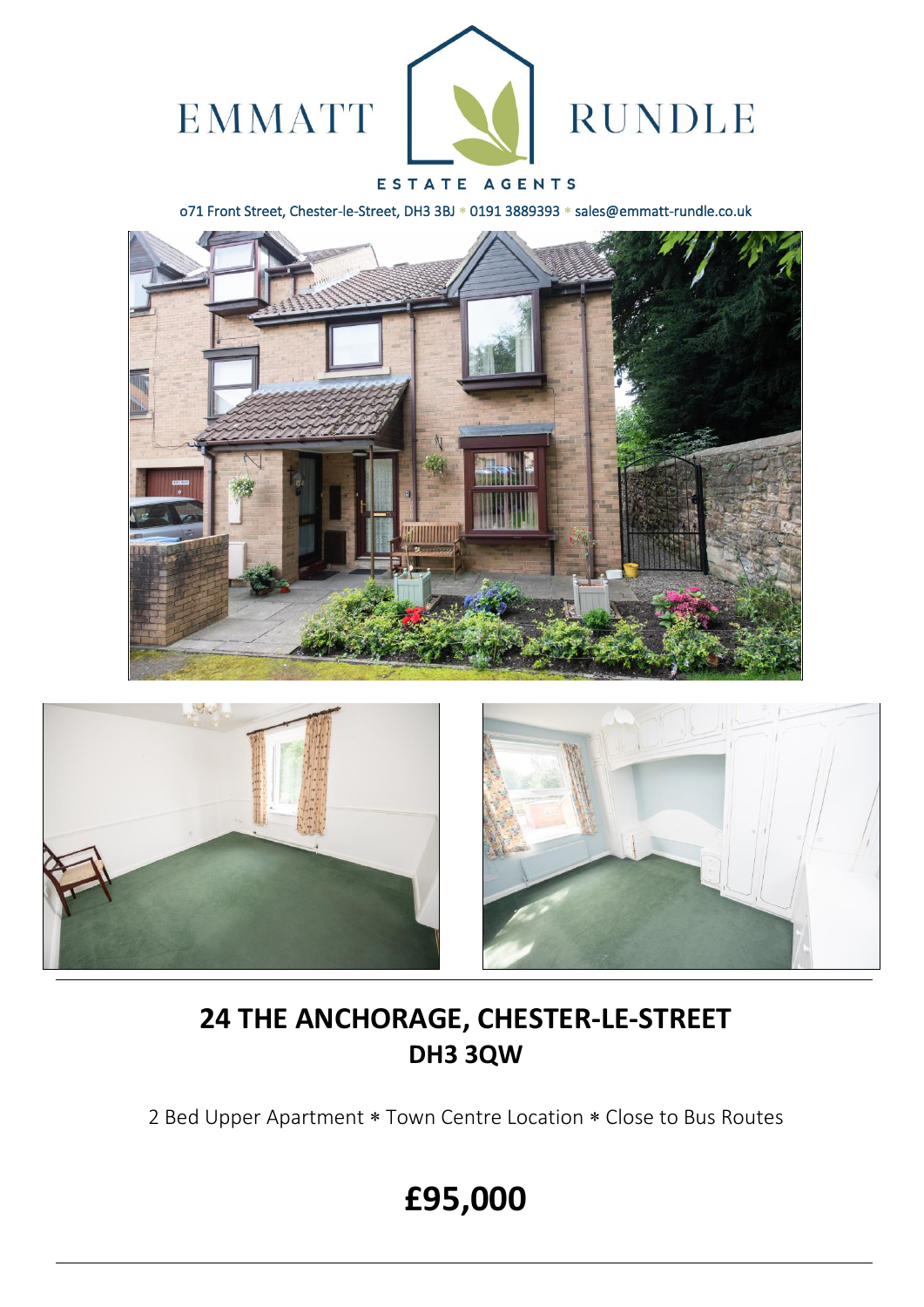#### DESCRIPTION

A two bedroom first floor (upper) apartment which is well situated in this small sought after courtyard development close to the town centre, excellent transport links and all local amenities. The property benefits from gas central heating via combination boiler and UPVC double glazing.

TENURE - Leasehold

### DIRECTIONS

From the north end of Front Street turn right at the market place traffic lights, turn right at the mini roundabout and straight over the next mini roundabout, continue up the incline and The Anchorage is on the left hand side after the 'S' bend.



ENTRANCE HALL **ENTRANCE** HALL **Storage Cupboard**, radiator

LOUNGE 11'8" (3.55m) x 11'3" (3.42m) Picture window, double radiator

#### KITCHEN

A range of wall & base units, larder unit, plumbed for washer, roller blind, double radiator





 BEDROOM 1 13'7" (4.14m) x 8'5" (2.56m) Fitted wardrobes, double radiator